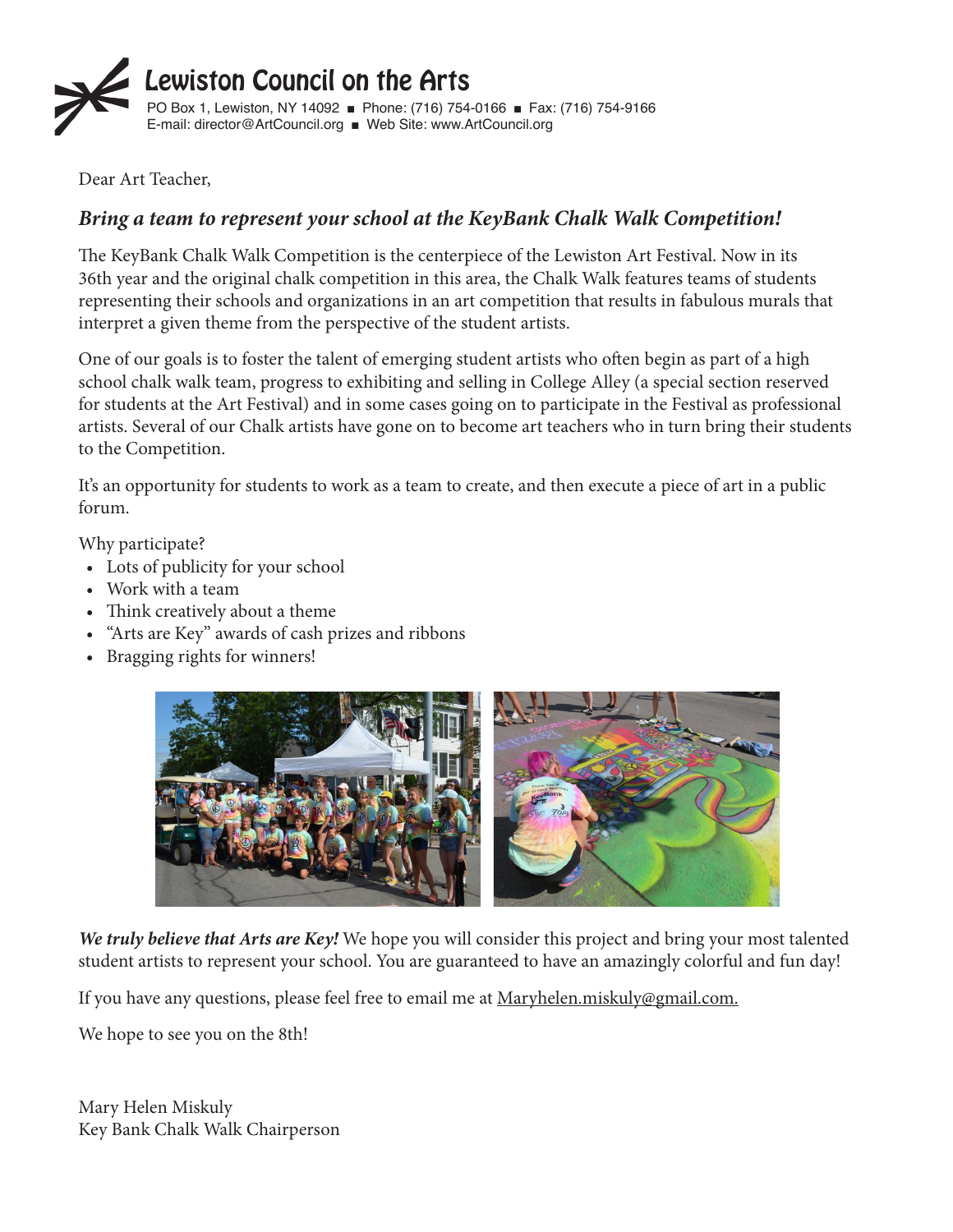

#### **36th Annual**

# **KeyBank Chalk Walk Competition**

We're looking for the best and most creative teams to participate in this year's Chalk Walk on Saturday, August 8, 2020 in Lewiston, NY.

We invite you to put together a team and join the competition!

The Chalk Walk Competition is the centerpiece of the 54th annual Lewiston Art Festival that attracts more than 25,000 visitors.

## *2020 THEME: EARTH DAY 100 YEARS LATER*



*The theme was chosen in celebration of the 50th anniversary of Earth Day. We ask teams to chalk their vision of the planet 50 years from now. Let your imagination run wild, create a masterpiece, and most of all have fun!*

#### **Application Instructions**

- • APPLICATION DEADLINE: May 15, 2020. Forms should be filled out completely and legibly (especially e-mail addresses!) so we can send reminders to participants during the summer.
- • IMPORTANT: Application must be accompanied by a sketch of the team's proposed chalk mural. The design submitted cannot change on the day of competition. The Art Council reserves the right to reject a proposed mural it deems objectionable or inappropriate.
- • In case the event is cancelled due to rain, your final full-color design will be used for judging purposes. All sketches will be kept confidential.
- • Return application and sketch by May 15th to: *Chalk Walk Competition, c/o Lewiston Council on the Arts, P.O. Box 1, Lewiston, New York 14092.* Or email to artstaff@artcouncil.org (subject line: Chalk Walk)

#### **Rules & Information**

- • Murals will be created within an 8' circle on a black asphalt surface, typically rough in texture.
- A one paragraph artist statement explaining the team's artistic interpretation of the theme and style of execution must be turned in with a final finished full-color design at check-in.
- • Time and Place: The Chalk Walk Competition will begin at 12 Noon on Saturday August 8, 2020 in Lewiston, NY. Teams are asked to report to the competition area on Center & 5th Street by 11:15 AM. Please leave ample time to arrive on time, factoring in traffic and parking.
- Teams are assigned a workspace as they arrive and are provided chalk to begin their murals by noon. Murals must be completed by 4:00 PM.
- • Teams may consist of two or three artists.
- • Chalk is provided and teams may also bring their own.
- Each artist will receive an official Chalk Walk t-shirt that they must wear during the competition. T-shirts will be distributed to participants the morning of the Chalk Walk. Please note the sizes needed on the application.

#### **Competition**

- Murals will be judged on creativity, visual impact, and artistic interpretation of the theme.
- Announcement of winners will take place at approximately 5:00 PM.
- Ribbons will be awarded to teams who finish in first, second, third place and honorable mention and cash prizes will be mailed to each artists on the winning teams.

 Artists on winning team will each receive \$150. Artists on second place team receive \$100 each. Artists on third place teams receive \$75 each. Artists on honorable mention teams receive \$50 each.

• Further instructions, including information on a rainy forecast and the sponsor thank you notes will be sent to participants about two weeks before the contest. Please make sure e-mail and street addresses on the application are legible.